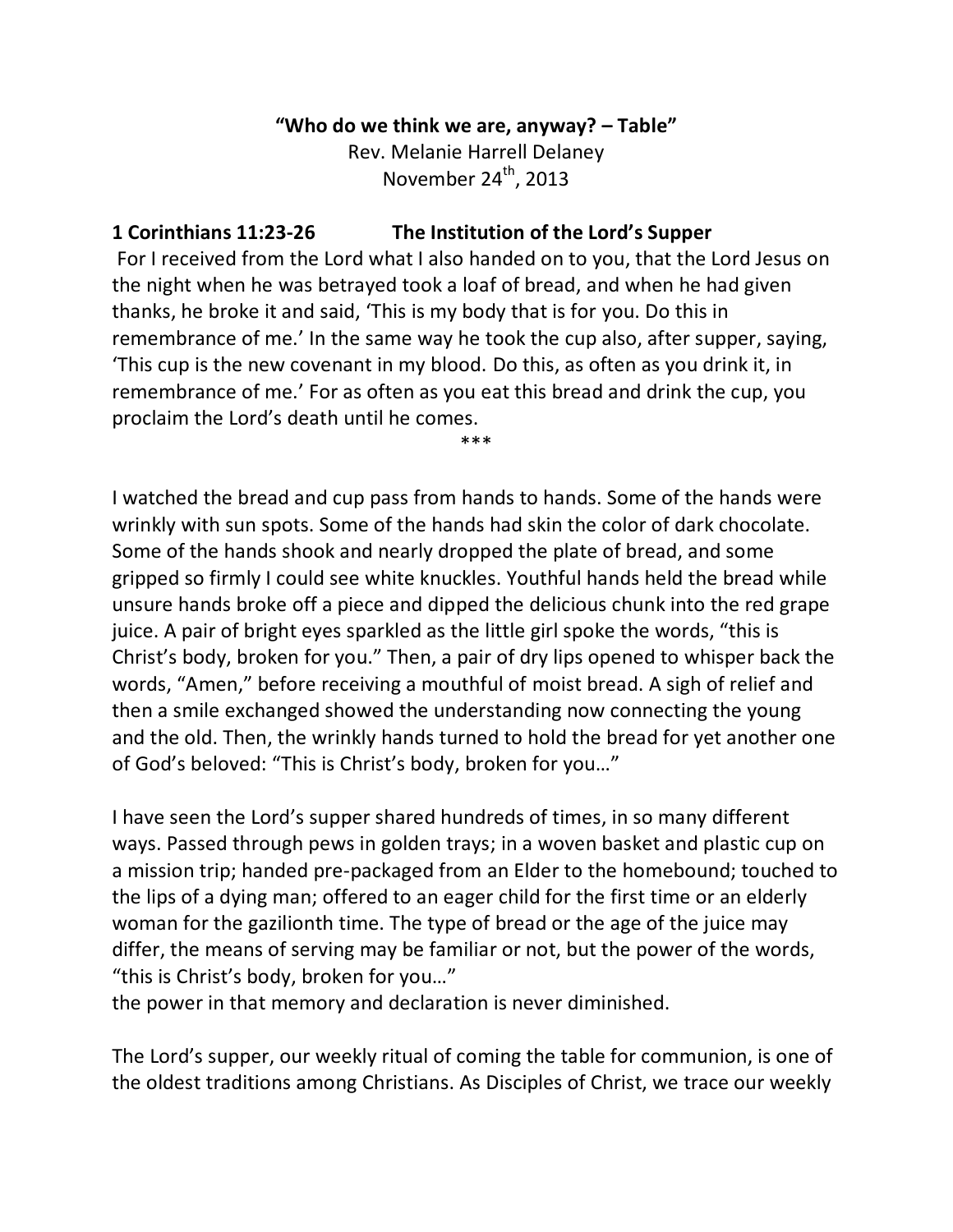ritual all the way to Christ himself, when he gathered one last time with his disciples to share the Jewish tradition of a Passover meal with them.

The Gospel of Luke describes in chapter 22 how Jesus took his place at the table for the Passover meal and the apostles joined him. As they settled in for the ritual that they would have known so very well, Jesus broke from tradition to say words that would have caught them all off guard. 'I have earnestly desired to eat this Passover with you before I suffer," he said, "I tell you, I won't eat it until it is fulfilled in God's kingdom." Then Jesus raised the cup and gave thanks, passing it around for everyone to share. Then he took a loaf of bread and gave thanks again, breaking it in two and passing it around, saying that this was his body; and he took the cup and passed it around again, calling it the new covenant in his blood poured out for them.

These words, so familiar to us, would have seemed upsetting (if not crazy) to the first disciples. These words weren't part of the expected tradition, the regular liturgy remembering the liberation and exodus of the Israelites. Instead, these words pointed to suffering, broken bodies and blood spilled. What was Jesus talking about, they must have wondered?

Today, with the blessing of our holy scriptures and hindsight, we know precisely what Jesus was referring to – his forthcoming unjust arrest, death on the cross, the pain of cruelty at the hands of people who didn't understand his mission, but then, ultimately, the joy and freedom proclaimed in his resurrection. Jesus life, death and resurrection became a witness to God's power of love triumphant over the forces of death!

And so, the memory of that quiet night in the upper room, when Jesus shared the broken bread and cup of salvation with his disciples became symbolic of the power of Jesus' entire life poured out for all of creation. "Do this in remembrance of me," Jesus said. So they did.

Early Christian communities of all shapes and sizes began to form after Jesus' death and resurrection, many under the leadership of Paul. The church in Corinth, the recipients of the letter to the Corinthians included in scripture, was one of these early Christian communities. They had been worshipping together and trying to follow Jesus' way for some time, but as of late they had been slipping.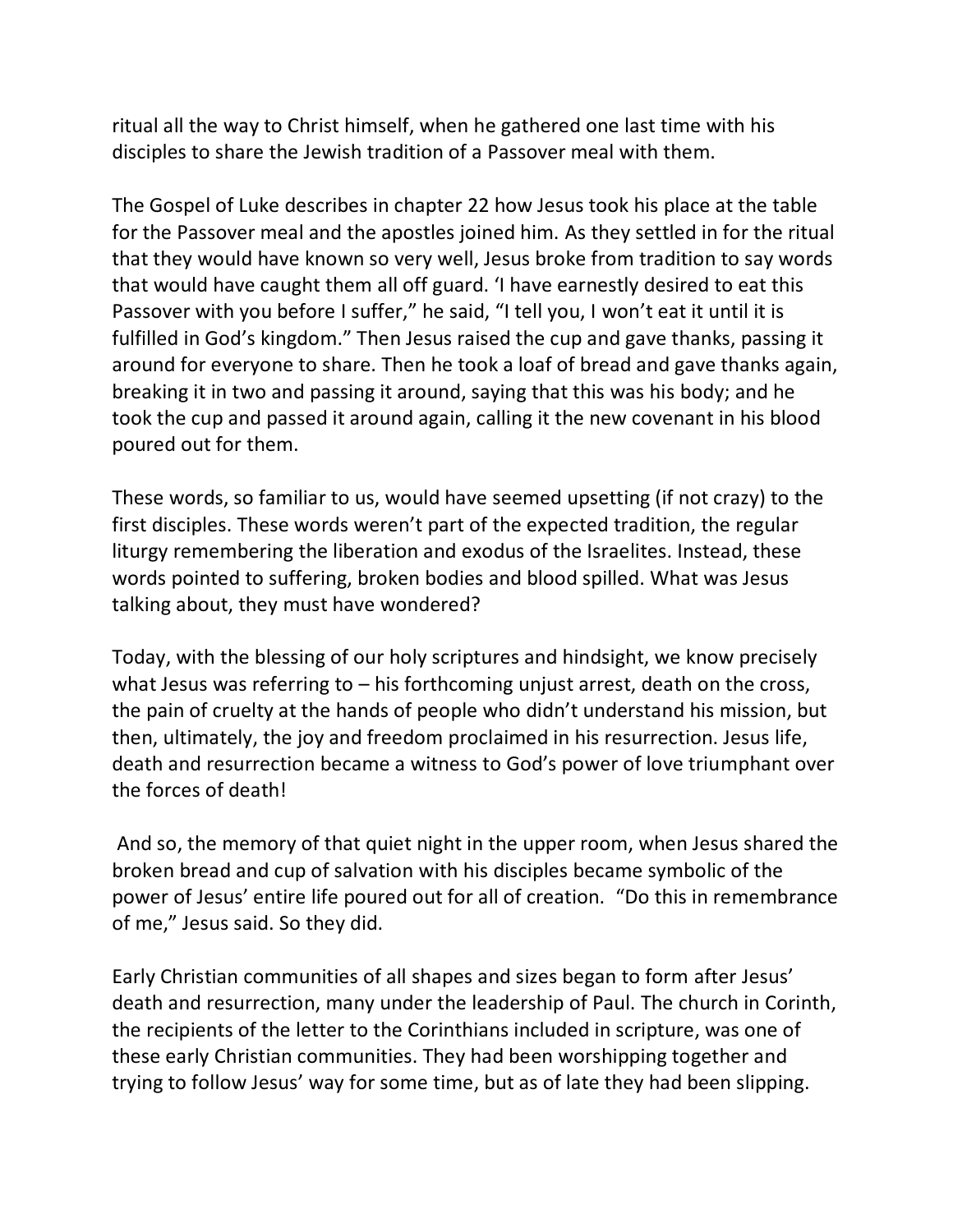They had been partaking in the Lord 's Supper regularly, as Paul taught them, but the way they were doing so was becoming a bit problematic. Some were coming first and eating the bread and drinking the wine (some were drinking a bit more than their share it would seem, for Paul points out that they are drunk before the others even arrive), while others were coming in later and having communion on their own. The meal was not being shared as one unified community, but as individuals. Paul is concerned that they have lost the meaning behind what they are doing and so he writes this part of the letter to remind them.

"For I received from the Lord what I also handed on to you," Paul says. The ritual and meaning in the Lord's Supper comes from Christ himself, not Paul. Paul then goes on to relay the story of Jesus' last meal with his disciples – how he took one loaf of bread and shared it with everyone at the table and the cup in the same way, all at once. Paul tells the story again for the Corinthians and us to hear once more – in order to remember, as Jesus requested, and to tell it again and again.

Again and again we pass one loaf of broken bread and one cup poured out in order to remember and to "proclaim" Christ's death and resurrection. The word "proclaim" here can mean "preach," to tell and declare, Paul means it in a much wider sense. Paul considers the act of sharing bread and cup at the Lord's table to be an action that through our very practice of it "proclaims." Paul is saying that when people live fully in the new life of Christ, when we live and act in the way that Christ teaches us, we live our faith in a way that is visible and real to other people. When we come to the table all together, we remember Christ through our actions – by making his love real in the world.

Just like the Corinthians needed to remember, so we "remember" every week, the whole story of redemption in Christ and the life we are called to live together. We come to remember and proclaim the unity of Christ's church. Here at Good Shepherd, we come to the Lord's Table every week, to remember who we are and whose we are, to rehearse God's story and our part in it.

"We are Disciples of Christ, a movement for wholeness in a fragmented world. As part of the one body of Christ, we welcome all to the Lord's Table as God has welcomed us." This is the identity statement of our denomination, a glimpse of who we are as part of the movement for unity among God's people. Over the past four weeks, we have been looking deeply at this identity so that we can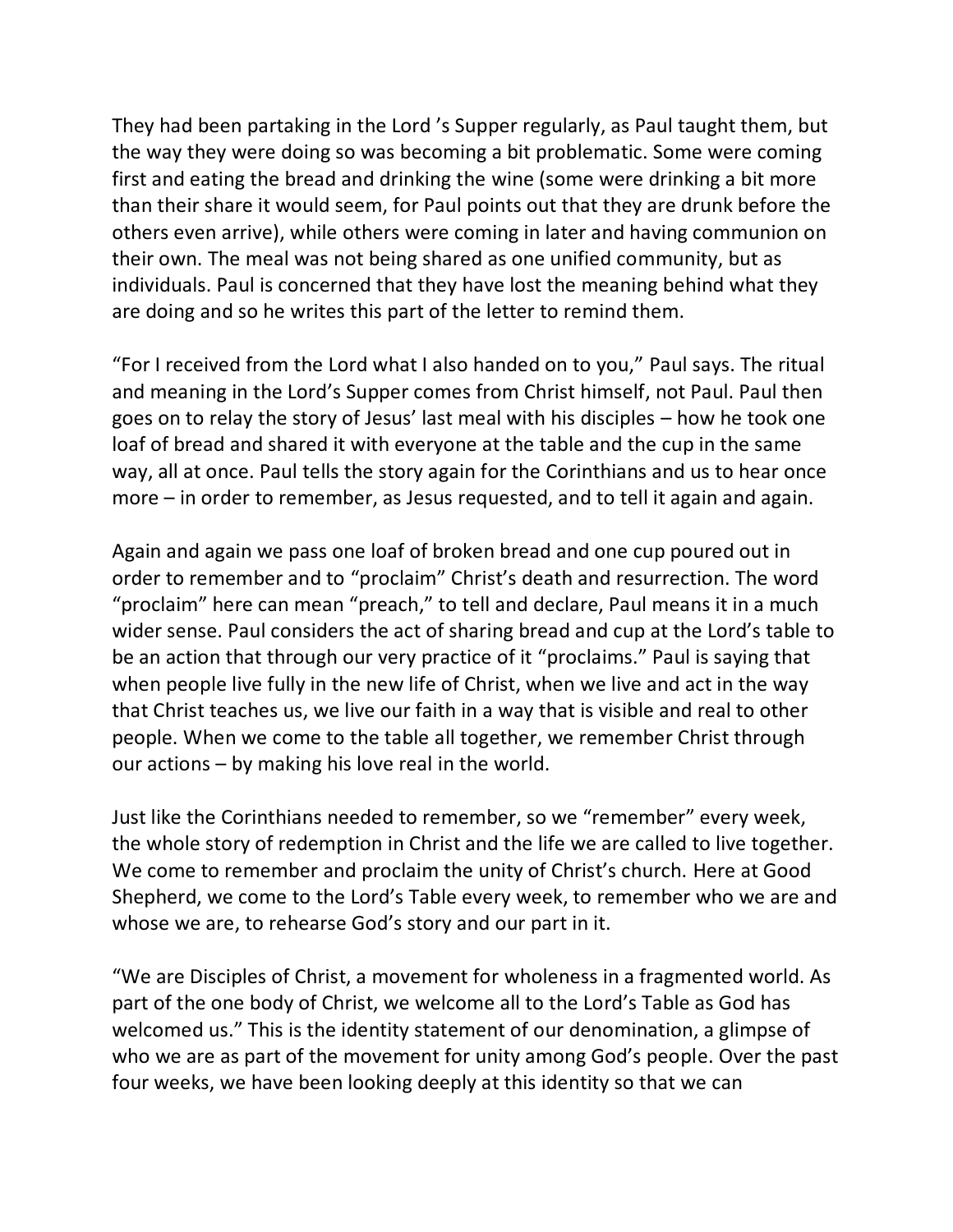remember and understand who we are and how we have come to this point in our wider faith journey. A few weeks ago we talked about what it means to be a "movement," to be moving forward in our faith and toward a goal: God's Kingdom and peace on Earth. We have remembered our commitment and passion for unity (not conformity) among God's people, and our efforts to bring wholeness and healing to broken places in our world. Last week we considered what it means to be a people of welcome – that we welcome all people to God's table because it is God who first welcomes us. Today, all of these pieces of our identity meet us at the Table. We are a people moving toward unity, welcoming others to join us as we meet to live out Christ's vision and promise at the Lord's Table.

Sharing communion as often as we gather is a practice passed down to us from the founders of our denomination. Alexander Campbell and Barton Stone, among others, were united in their passion for Christian unity and their commitment to the Lord's Table as a place where this unity and God's grace is poured out. For them, the Lord's Supper was the glue that held God's people together despite our tendencies to divide and separate ourselves from one another. Campbell, in particular, felt passionately that we should break one whole loaf every time we have communion, for in the breaking and sharing of one loaf we are saying to each other, "You my brother [or sister], once an alien, are now a citizen of heaven; once a strange are now brought home to the family of God." Campbell affirmed what Paul claimed to be true: that the one table and one loaf symbolize the oneness of the church and God's people as the community of Christ.

Each time we gather at the communion table, something incredibly holy happens. As the trays pass from wrinkled hands to youthful ones, between various shades of skin or unique personalities and passions, or as we come out of our seats to stand with one another in line to share in our piece of the broken bread and our taste of the cup poured out, we are remembering something important. Each time we do this, we are living something crucial. We are being God's people and proclaiming good news.

At the Lord's Table, we are proclaiming that the story of Christ's life, death and resurrection still has power in our lives today; that Christ's sacrifice and promise made so long ago continues to be real and true for all and forever.